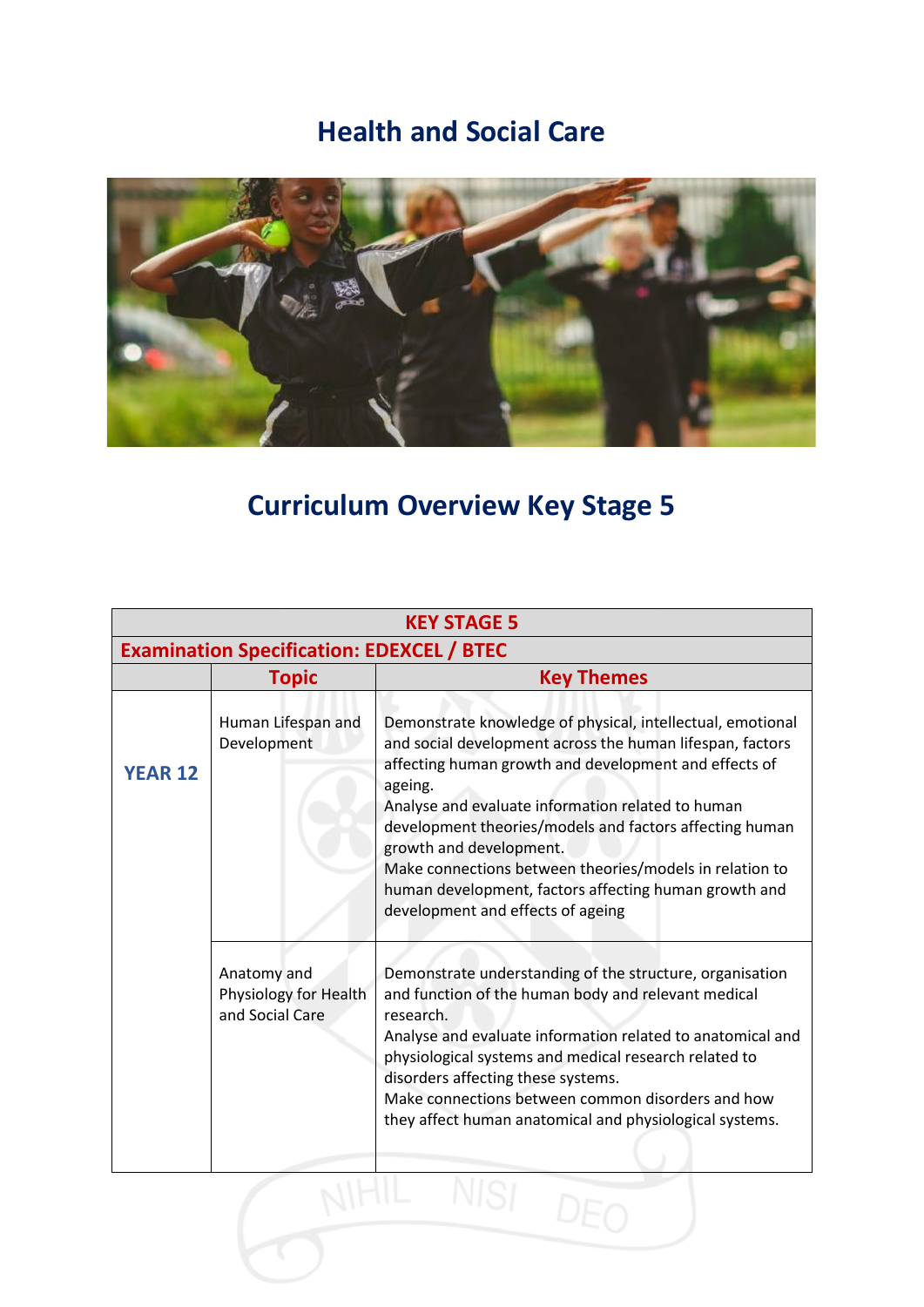|                | Meeting Individual<br>Care and Support<br><b>Needs</b>         | Examine principles, values and skills which underpin<br>meeting the care and support needs of individuals.<br>Examine the ethical issues involved when providing care<br>and support to meet individual needs.<br>Investigate the principles behind enabling individuals with<br>care and support needs to overcome challenges.<br>Investigate the roles of professionals and how they work<br>together to provide the care and support necessary to meet<br>individual needs.                                                                                                                                                                       |
|----------------|----------------------------------------------------------------|------------------------------------------------------------------------------------------------------------------------------------------------------------------------------------------------------------------------------------------------------------------------------------------------------------------------------------------------------------------------------------------------------------------------------------------------------------------------------------------------------------------------------------------------------------------------------------------------------------------------------------------------------|
|                | Principles of safe<br>practice in Health<br>and Social Care    | Examine how a duty of care contributes to safe practice in<br>health and social care settings.<br>Understand how to recognise and respond to concerns<br>about abuse and neglect in health and social care settings.<br>Investigate the influence of health and safety legislation and<br>policies in health and social care settings.<br>Explore procedures and responsibilities to maintain health<br>and safety and respond to accidents and emergencies in<br>health and social care settings.                                                                                                                                                   |
|                | <b>Promoting Public</b><br>Health                              | Examine strategies for developing public health policy to<br>improve the health of individuals and the population.<br>Examine the factors affecting health and the impact of<br>addressing these factors to improve public health.<br>Investigate how health is promoted to improve the health<br>of the population.<br>Investigate how health promotion encourages individuals to<br>change their behaviour in relation to their own health.                                                                                                                                                                                                        |
|                | <b>Topic</b>                                                   | <b>Key Themes</b>                                                                                                                                                                                                                                                                                                                                                                                                                                                                                                                                                                                                                                    |
| <b>YEAR 13</b> | Working in Health<br>and Social Care                           | Demonstrate knowledge and understanding of service user<br>needs, roles and responsibilities of workers, and working<br>practices within the health and social care sector<br>Analyse and evaluate information related to the roles and<br>responsibilities of health and social care workers and<br>organisations and how workers and organisations are<br>monitored and regulated.<br>Make connections between the roles and responsibilities of<br>health and social care workers and organisations, how<br>workers and organisations are monitored and regulated and<br>how multidisciplinary teams work together to meet service<br>user needs. |
|                | Enquires into current<br>research in Health<br>and Social Care | Demonstrate and apply knowledge and understanding of<br>the methods, skills and ethical issues to current research in<br>the health and social care sector.<br>Analyse information and data related to current research in<br>health and social care, demonstrating the ability to interpret                                                                                                                                                                                                                                                                                                                                                         |
|                |                                                                |                                                                                                                                                                                                                                                                                                                                                                                                                                                                                                                                                                                                                                                      |